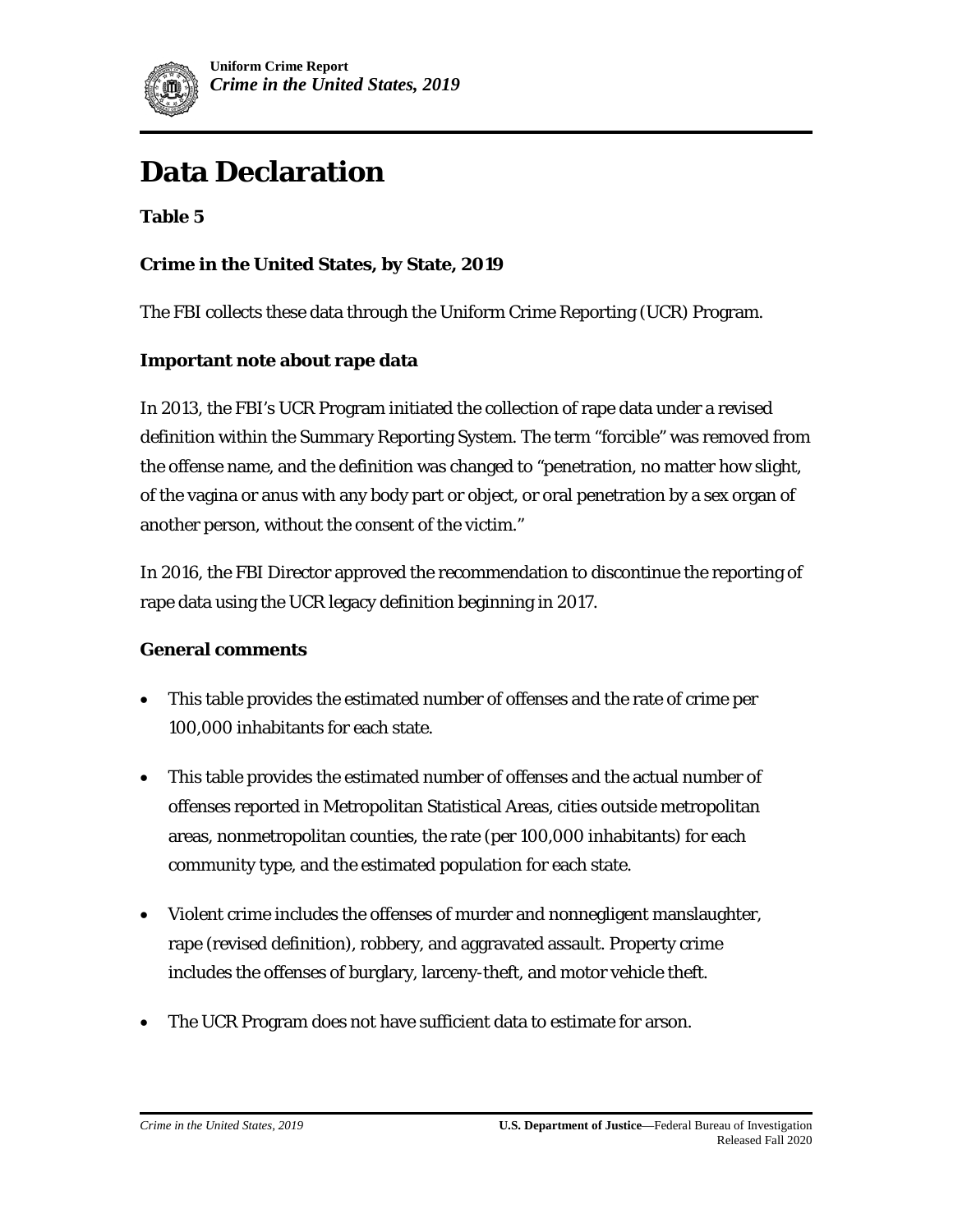## **Caution against ranking**

Any comparisons of crime among different locales should take into consideration relevant factors in addition to the area's crime statistics. *UCR Statistics: Their Proper Use* provides more details concerning the proper use of UCR statistics.

## **Methodology**

- The data used in creating this table were from all law enforcement agencies in the UCR Program (including those submitting less than 12 months of data).
- Crime statistics include estimated offense totals (except arson) for agencies submitting less than 12 months of offense reports for each year.
- The statistics under the heading "Area actually reporting" represent offense totals for agencies submitting 12 months of data and estimated totals for agencies submitting less than 12 but more than 2 months of data.
- The statistics in the table under the heading "Estimated total" represent the above "Area actually reporting" plus estimated totals for agencies submitting 2 months or less of data.
- The rape data reported by those agencies using the UCR legacy definition are not included in this table.

#### **Offense estimation**

These tables contain statistics for the entire United States. Because not all law enforcement agencies provide data for complete reporting periods, the FBI includes estimated crime numbers in these presentations. The FBI computes estimates for participating agencies not providing 12 months of complete data. For agencies supplying 3 to 11 months of data, the national UCR Program estimates for the missing data by following a standard estimation procedure using the data provided by the agency. If an agency has supplied less than 3 months of data, the FBI computes estimates by using the known crime figures of similar areas within a state and assigning the same proportion of crime volumes to nonreporting agencies. The estimation process considers the following: